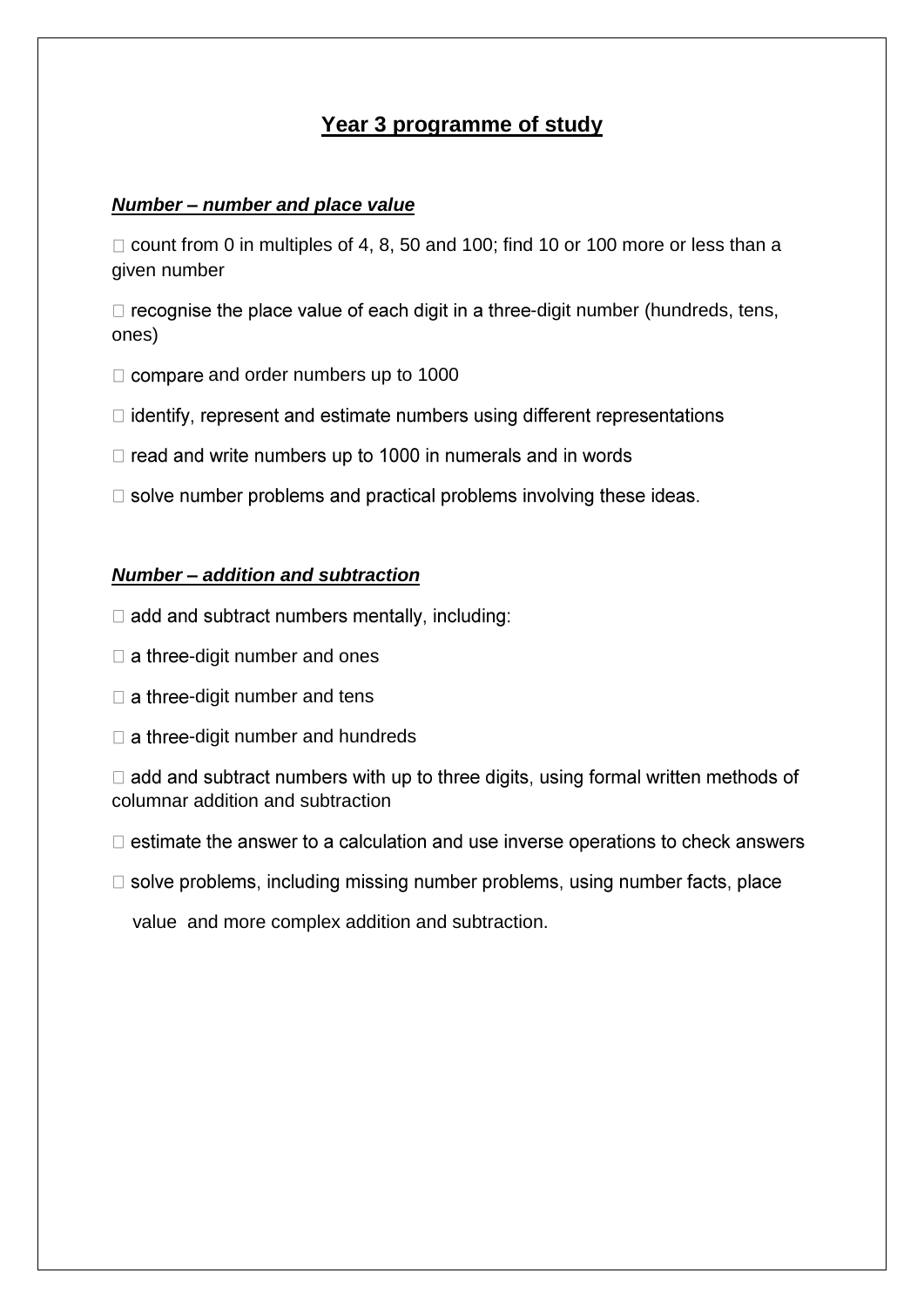## *Number – multiplication and division*

 $\Box$  recall and use multiplication and division facts for the 3, 4 and 8 multiplication tables

 $\Box$  write and calculate mathematical statements for multiplication and division using the multiplication tables that they know, including for two-digit numbers times onedigit numbers, using mental and progressing to formal written methods

 $\Box$  solve problems, including missing number problems, involving multiplication and division, including positive integer scaling problems and correspondence problems in which n objects are connected to m objects.

# *Fractions*

 $\Box$  count up and down in tenths; recognise that tenths arise from dividing an object into 10 equal parts and in dividing one-digit numbers or quantities by 10

 $\Box$  recognise, find and write fractions of a discrete set of objects: unit fractions and non-unit fractions with small denominators

 $\Box$  recognise and use fractions as numbers: unit fractions and non-unit fractions with small denominators

 $\Box$  recognise and show, using diagrams, equivalent fractions with small denominators

 $\Box$  add and subtract fractions with the same denominator within one whole [for example,  $5/7 + 1/7 = 6/7$ )

 $\Box$  compare and order unit fractions, and fractions with the same denominators

 $\Box$  solve problems that involve all of the above.

### *Measurement*

 $\Box$  measure, compare, add and subtract: lengths (m/cm/mm); mass (kq/q); volume/capacity (l/ml)

 $\Box$  measure the perimeter of simple 2-D shapes

 $\Box$  add and subtract amounts of money to give change, using both  $\mathbf E$  and p in practical contexts

 $\Box$  tell and write the time from an analogue clock, including using Roman numerals from I to XII, and 12-hour and 24-hour clocks